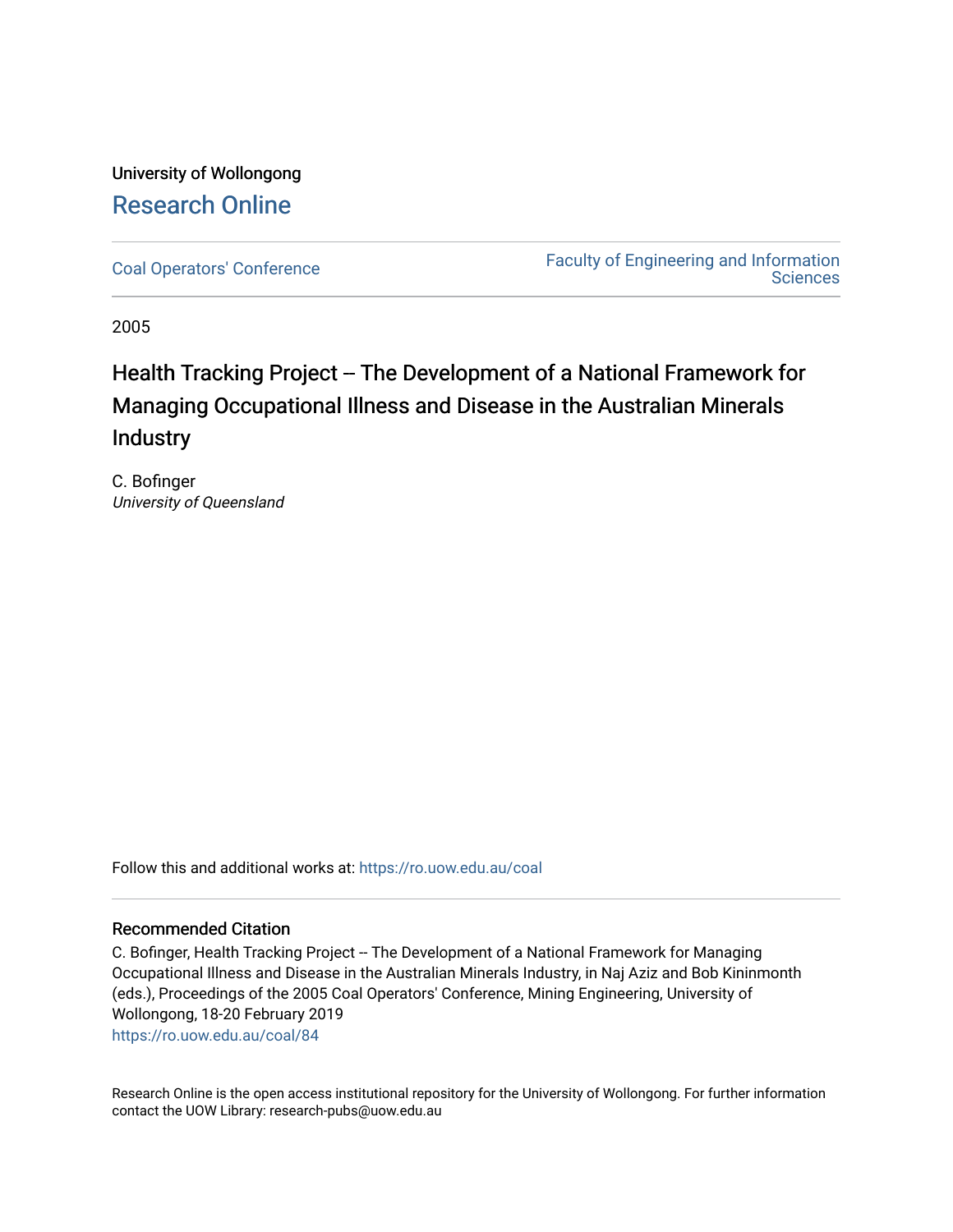# **Health Tracking Project — The Development of a National Framework for Managing Occupational Illness and Disease in the Australian Minerals Industry**

**C Bofinger1**

## **ABSTRACT**

The Health Tracking project is one of five projects being undertaken as part of the Minerals Industry Cooperation Initiative (MICI) – a national initiative sponsored by the Minerals Council of Australia. The aim of the Health Tracking project is to assess the practicality of ways to demonstrate the monitoring of hazardous exposures and the occurrence of related occupational illness and disease and development of management systems and strategies at a national level.

This second stage of the project will be completed in 2005 and will cover four areas:

- pilot development of a comprehensive job exposure matrix (JEM) for the minerals industry;
- 2. development of both proactive and reactive occupational illness and disease metrics;
- 3. recommendations regarding appropriate health tracking models; and
- 4. provision of best practices guidelines for management of occupational health.

The synergies between these areas will establish the path towards an effective national occupational health surveillance system and the development of effective prevention strategies and policies.

## **INTRODUCTION**

The Health Tracking project is one of the projects under the Minerals Industry Cooperation Initiative – MICI (Bofinger, 2004). MICI projects include the Health Project, Lessons Learned, Professional Pathways, MIRMgate and National Minerals Industry Risk Assessment Guidelines. The intent behind the projects is to address factors impacting on the occupational health and safety risks in the industry and to demonstrate, by 2006, that cooperation and the sharing of resources and information between mining companies is achievable and valued. This will form the basis of discussions with other industry stakeholders for a broader cooperative initiative.

The National Occupational Health and Safety Commission (2000) reported on broad issues of occupational health and safety data in Australia and concluded that the overall health burden of occupational disease was much greater than that caused by injury. Occupational disease was grossly under-reported because the current data systems were ineffective in capturing data on prevailing work environments and establishing relationships with health outcomes.

There is no comprehensive system of surveillance for occupational disease and illnesses. Surveillance is vital to the prevention of occupational diseases, injuries and fatalities. It provides information necessary to draw attention to the magnitude of workplace health and safety problems, to set research priorities and to target and evaluate interventions to improve worker safety and health. The current situation is fragmented with information relevant to the minerals industry held by:

- companies and sites,
- medical personnel, and
- workers compensation.

Information to allow comparison of the health status of miners with other industries and the general population is held by the Australian Institute of Health and Welfare.

Analysis of the national compensation dataset compiled by the National Occupational Health and Safety Commission (NOHSC, 2002) shows hearing loss and musculoskeletal disease are the most common reported occupational illnesses. These are also relatively easy to identify and well known problems in the mining industry. However, information on other health issues is very limited.

Figure 1 shows the frequency rate for illness or disease for 2000 - 2001 for mining related industries (NOHSC, 2002). The frequency rate is the number of occurrences expressed as a rate per million hour worked by wage and salary earners. The total number of diseases or illnesses reported for mining is 545. The number of claims and the frequency rates reported for occupational illness and disease are generally low and care should be taken in interpretation of results.

The frequency rate for diseases of the nervous system and sense organs is highest for the coal mining industry. Diseases of the nervous system and sense organs are the highest frequency rate for the metalliferous industry but it is 0.7 compared to 4.5 for coal mining. The frequency rate for all industry is 0.6.

An examination of the published literature available revealed some analysis of occupational health or occupational disease issues for the Australian mining industry. There are limitations associated with the types of analysis reported in the published literature. The data is generally averaged, summarised, and de-identified. This type of analysis does allow trending of some diseases and illnesses for the mining industry or some sectors of the industry.

# **Coal industry**

- Vibrating and jarring causing injury in the New South Wales coal industry (Cross and Walters, 1994) – This work examined the compensation data and found no evidence that whole body vibration was a significant factor in head, neck and back injuries.
- Emphysema and lung content (Leigh *et al*, 1994) The results of this study showed strong evidence that emphysema in coal workers was causally related to lung coal content and therefore exposure to coal in life. The importance of age and smoking in severity of emphysema was also confirmed. A similar study was completed for chronic bronchitis (Leigh *et al*, 1986).
- Mortality in the New South Wales coal industry (Christie *et al*, 1995) – Generally the mortality was lower than the general population and a 'healthy worker' effect may explain the lower overall mortality.
- Cancer in a New South Wales coal miners (Brown *et al*, 1997) – This study considered the incidence of cancer in coal miners between 1973 and 1992 and concluded there did not appear to be a general risk of cancer in the NSW coal industry but that open cut miners have an increased risk of malignant melanoma.

<sup>1.</sup> Manager, Health Projects, Minerals Industry Safety and Health Centre, The University of Queensland, Brisbane Qld 4000.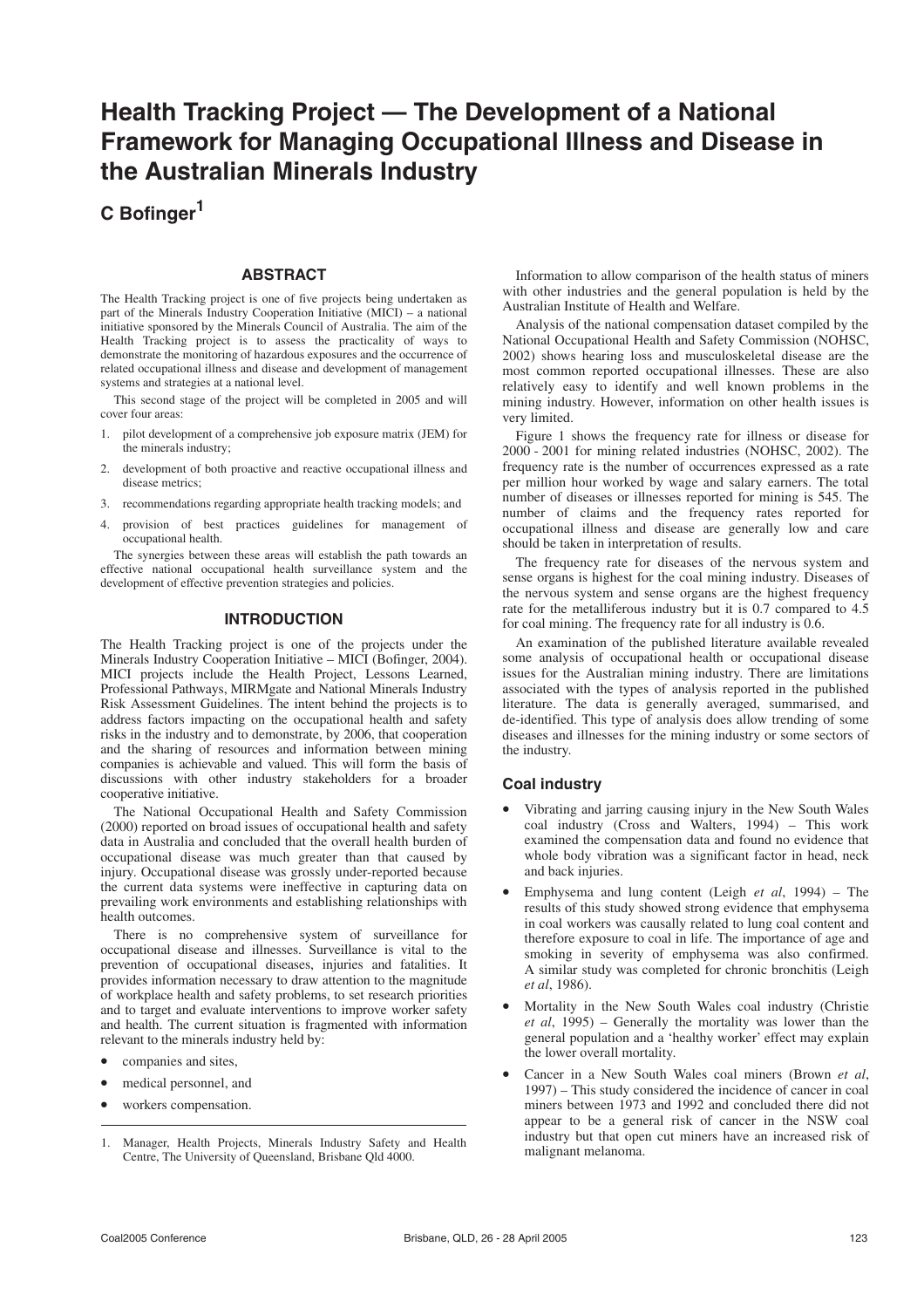

FIG 1 - Frequency rate for illness or disease for 2000 - 2001 for mining related industries (NOHSC, 2002).

- National Workplace Health Project and Queensland Health at Work Project – The national project compared lifestyle information affecting health between coal miners and other industry groups (Harris *et al*, 2000). The Queensland project gathered and analysed information from Queensland coal mines (Parker *et al*, 1996).
- Heart disease and coal mining (Bofinger and Ham, 2002) There does not appear to be an increased risk of death from heart disease for the Australian coal industry. There are a number of factors that indicate an increased risk of heart disease for coal miners. This study included some industry summaries of occupational and lifestyle factors affecting heart disease.

## **Metalliferous and extractive industries**

- Mortality in gold and coal miners and emphysema in Western Australia (Armstrong, 1979) – Overall, neither gold nor coal miners have a significantly higher mortality than expected from the experience of WA males in general. Lung cancer mortality was higher than expected in gold miners. Coal miners showed a lower than expected rate of lung cancer but an excess of deaths from other forms of cancer.
- Respiratory disease in goldminers in Western Australia (Musk, 1992) – Respiratory abnormalities were identified in non-smoking underground gold miners. These results were related to duration of employment, after adjusting for age and height, and were consistent with the presence of airway narrowing or emphysema.
- Asbestos and silica related diseases in Western Australian gold miners (Lee *et al*, 1999; de Klerk and Musk, 1998) – Asbestos-related pleural disease has been diagnosed in a small number of gold mine workers with no other significant known asbestos exposure. Gold miners were monitored to examine the relation between respiratory symptoms, smoking habits and employment history and the development of silicosis and lung cancer.
- Respiratory disease in bauxite miners (Beach *et al*, 2001) This study determined that there was little evidence of a serious adverse effect on respiratory health associated with exposure to bauxite in open cut mines in present conditions.
- Mesothelioma in different occupational groups (Yeung *et al*, 1999) – Although Australia has one of the highest national incidences of mesothelioma in the world, the traditional primary asbestos industry cases from crocidolite mining and milling are now on the decline.

• Thorium and mineral sand workers (Hewson and Fardy, 1993) – This study was designed to complement estimates of radiation dose derived from air sampling measurements. It concluded that such doses must be interpreted with caution.

The image of the mining and minerals industry as hazardous to health persists in the community. In order to meet external community expectations of management of health issues, the industry needs to demonstrate proactive involvement in this management. This was the main driver for this project.

## **INITIAL PHASE OF PROJECT**

The initial focus of the project was to identify and analyse the different approaches to occupational health monitoring and surveillance currently in place and identify the influence of the current situation on the potential for a national system (Bofinger, 2004).

## **Phase one**

Mindful of the definition of health surveillance used within the project as being:

> *Health surveillance is the ongoing systematic collection, analysis and interpretation of data for purposes of improving health and safety*

we identified the limitations of the existing situation.

### Recognition of need for health surveillance

The need for some form of *health monitoring* of individuals is well recognised and widely practised throughout the mining and minerals industry.

Recognition of the need and requirements for *health surveillance* is less well recognised but is growing.

#### Identification of outcomes required

The Government schemes in place were established as a result of the history of disease in the mining and minerals industry. The focus for these centralised schemes is occupational health information. There are differences in the philosophies behind the schemes and the data collected.

Current medicals completed under Government or company schemes are unlikely to identify the physiological changes that occur at the early stages of an occupational disease affecting other systems due to latency of onset and limited diagnostic criteria. There are exceptions, eg where biological monitoring is conducted in the lead industry.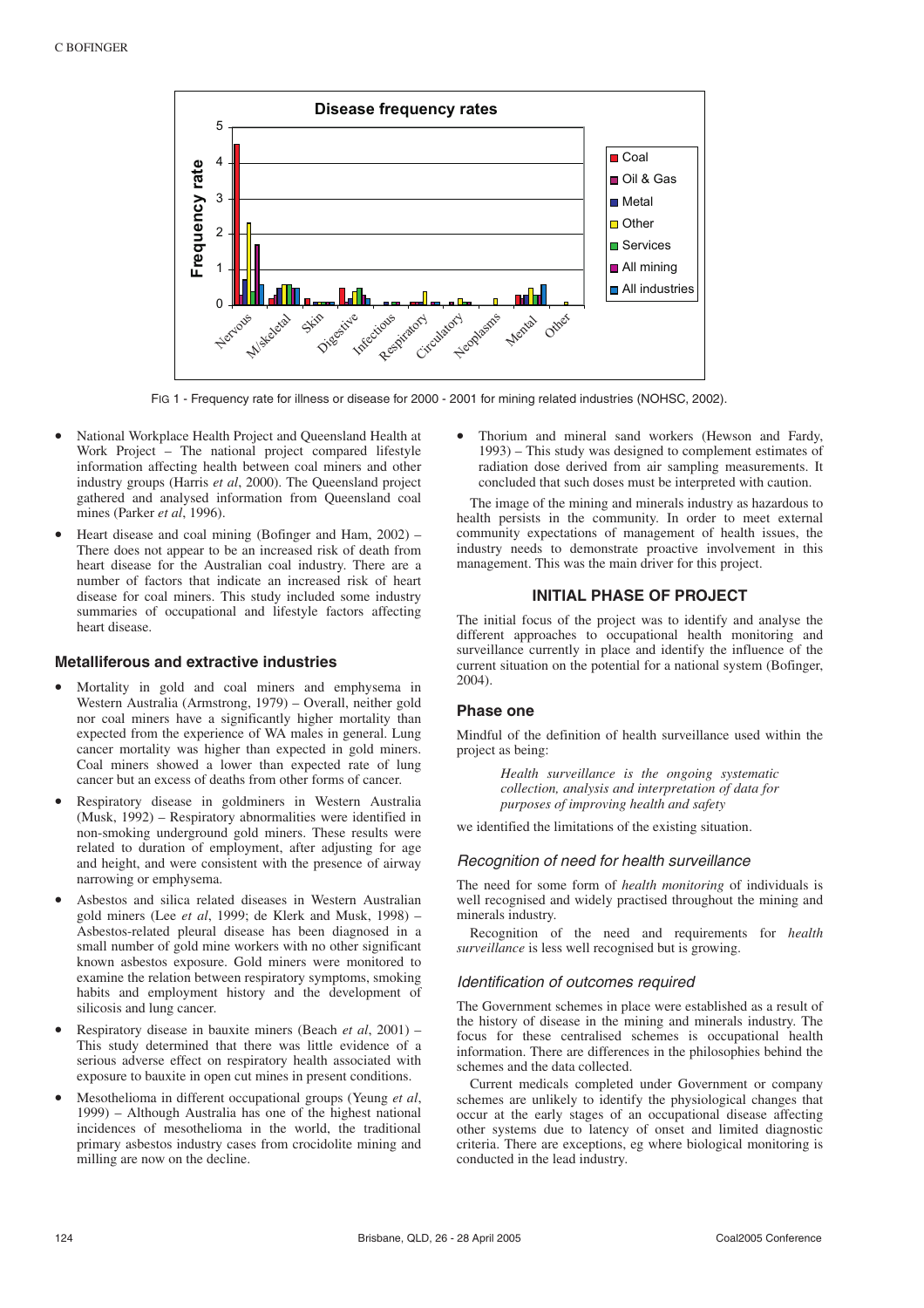The focus of company schemes was generally to prevent or rehabilitate injury, or to ensure fitness for duty.

Outcomes for both the company and government schemes, in terms of identifying occupational disease and illness, have not been clearly defined.

#### Identification of minimum data set

As the outcomes of the schemes have not been clearly defined, the type of data collected is often unsuitable or incomplete.

There is inconsistency in the identifying data used and this limits the cross-linking to other data sets. Privacy legislation impacts on the data collected.

There is limited exposure data held electronically and little or no correlation between health information and exposure data either at the Government or company level. The data currently held in electronic data sets limits both the following of individuals and the identification of trends.

#### Data capture mechanisms

Electronic data capture mechanisms are limited for company schemes. Government schemes hold electronic records.

There is a need for company schemes to be organised so that data can be analysed to establish trends and allow following of individuals. This includes the electronic storage of health and exposure data.

The limited exposure data that is collected in an electronic data set makes it difficult to establish a relationship between occupational exposure and disease particularly when there may be lifestyle factors that also affect the likelihood of disease.

If electronic data capture is to be more widely established, consideration needs to be given to privacy concerns, costs and resources and the potential for litigation for compensation.

Compatible data capture mechanisms using a consistent data set need to be developed.

#### Analysis and reporting requirements

There is limited analysis and reporting from the current schemes. This limits any ability by companies or others to manage the risks. Information currently collected from medicals and workers compensation, if available in a suitable form, could be used pro-actively to improve the health of workers in the mining industry.

Occupational health surveillance data in the Australian mining industry is fragmented, collected for different purposes and limited analysis has been undertaken to enable the industry to identify or respond to illness or disease. However, company systems and legislative schemes can provide a vital foundation for a national system.

#### **Phase two**

In phase two of the project, four areas have been identified as being appropriate to progress as part of the MICI health project. At the end of phase one, advice was sought from the Health Working Group of the Minerals Council of Australia on the direction forward to ensure appropriate and useable outcomes. Work in the following four areas is currently in progress.

- 1. scope out SWOT for tracking models that are available;
- 2. investigate the potential for developing a comprehensive job exposure matrix (JEM) for the minerals industry;
- 3. development of occupational disease and illness metrics; and
- 4. provision of best practices guidelines for management of occupational health.

#### Scope out SWOT for tracking models that are available

This outlines the models that are available within Australia and Internationally and identify the strengths, weaknesses, opportunities and threats (SWOT) of the current systems. It will provide information for decision making on the type of potential models.

The two Australian models that have been considered are Health Watch (for the petroleum industry) and Health Wise (for the aluminium industry). Detailed discussions have been held with the organisations managing the systems and the end-users about the benefits and limitations of the systems (Bofinger, 2004; Health Watch, 2000).

For phase two, the suitability of a tracking system for the occupational illnesses and disease that have been identified as being a priority for the industry based on industry input and consistent with the NOHSC priorities will be considered. These will include:

- noise induced hearing loss,
- respiratory illness,
- musculoskeletal, and
- cancers.

## Investigate the potential for developing a comprehensive job exposure matrix (JEM) for the minerals industry

A JEM for the minerals industry (MINEJEM) was considered to be potentially beneficial for the industry. This is under further investigation and is initially focussing on the following areas:

- noise; and
- hazardous substance exposure leading to respiratory illness or disease:
	- respirable dust.
	- dust,
	- silica, and
	- heavy metal, eg lead.

The data collected as part of the state-based exposure systems will be considered. These areas and the data available were suggested as a 'pilot' study to determine the practically of the system and to allow working out of problems with the system. Information is available on the exposures of these hazards. The challenge is gathering the information and assessing the quality and value of the monitoring information.

JEMs cross-tabulate classified exposure information by chemical agent and occupational class. JEMs are also applied as a general exposure information systems for hazard control, risk quantification and hazard surveillance. The system includes, eg workforce data, and it provides information on the numbers of exposed workers by agent, occupation, and level of exposure. Exposure is described by the prevalence of exposure, eg per cent of workers exposed and the level of exposure among the exposed.

The detailed information that will be considered relating to the data to be used in MINEJEM will include:

- definition of jobs and tasks and what classification is used,
- type of data available,
- quality of data and how this would be assessed,
- methods used for gathering data,
- front-end format for MINEJEM, and
- Occupational Exposure Limits (OEL) that would be used.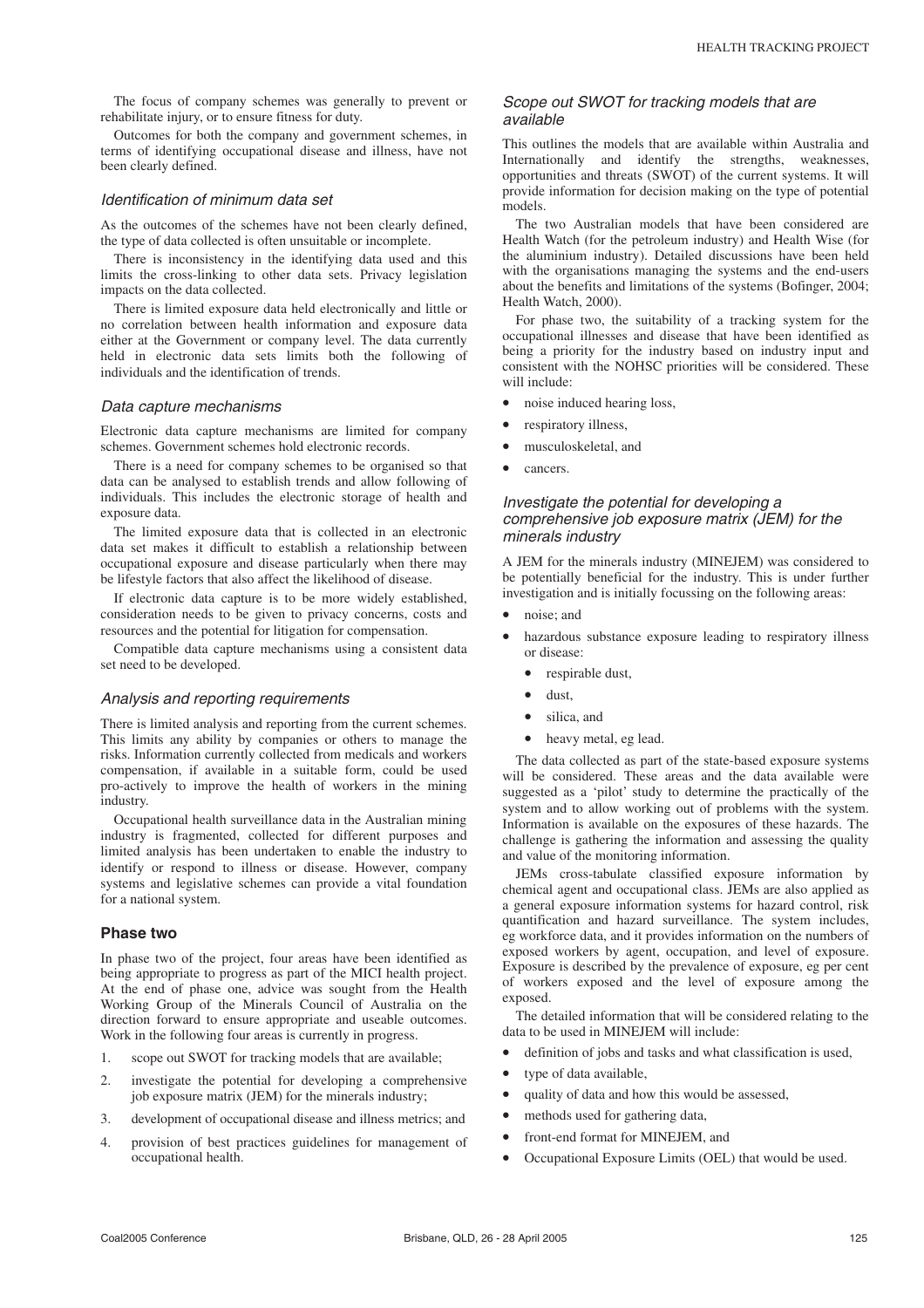The European Chemical Industries Council (CEFIC) has been developing an exposure database for the past four years (Cherrie and Kromhout, 2004). This is being provided to the Australian Minerals industry for evaluation in the first half of 2005. This database could form the base for the JEM.

## Development of occupational disease and illness metrics

The aim of metrics or indicators is to provide different stakeholders with information on the effectiveness and efficiency of the management of occupational health and occupational illness and disease.

Occupational health has the potential to be defined by lead indicators. The applicability and appropriateness of lead indicators for occupational illness/disease is open for debate.

There are some general principles governing the choice of indicators that need to be considered:

- indicators should include more than one data source including integration of additional data sources in addition to mainstream outcome health factors, eg:
	- risk factors, and
	- behaviours.
- the focus should be on measuring change as the estimates of absolute levels will vary as information sources evolve and more detailed information becomes available; and
- regular reporting should be undertaken similar to the current situation for safety statistics.

It is anticipated that the metrics will be based on three areas covering:

- OH policy and infrastructure,
- working conditions, and
- health outcomes.

This would lead to the development of metrics suitable for the Australian minerals industry. These metrics need to include both proactive and reactive measures and will focus on the acute and semi-acute measures – not the long-term measures. It would allow proactive tracking of the management of illness and disease.

## Provision of best practices guidelines for management of occupational health

The fourth part of phase two involves interaction with another of the MICI projects. MIRMgate is a metadata system designed to provide high quality information on risk management in a searchable format for the minerals industry.

Information relating to health monitoring and health surveillance is present on the system and as new sources of information become available, these are added. Full details of the MIRMgate system are available on the MISHC website (MISHC, 2005).

A model for demonstrating the interaction of the different stage of the health project has been developed and is shown as Figure 2. Work is being completed in the different areas. This will be used to develop potential metrics to demonstrate management of occupational health from both proactive and reactive aspects.

#### **SUMMARY**

The synergies between these four areas will establish the path towards an effective national occupational health surveillance system and the development of effective prevention strategies and policies. The minerals industry will be able to proactively demonstrate management of both occupational health and occupational illness and disease.

The health project as part of MICI is a work in progress. The success of the project is dependent on the cooperation of the different sectors of the industry.



FIG 2 - Model for health tracking project.